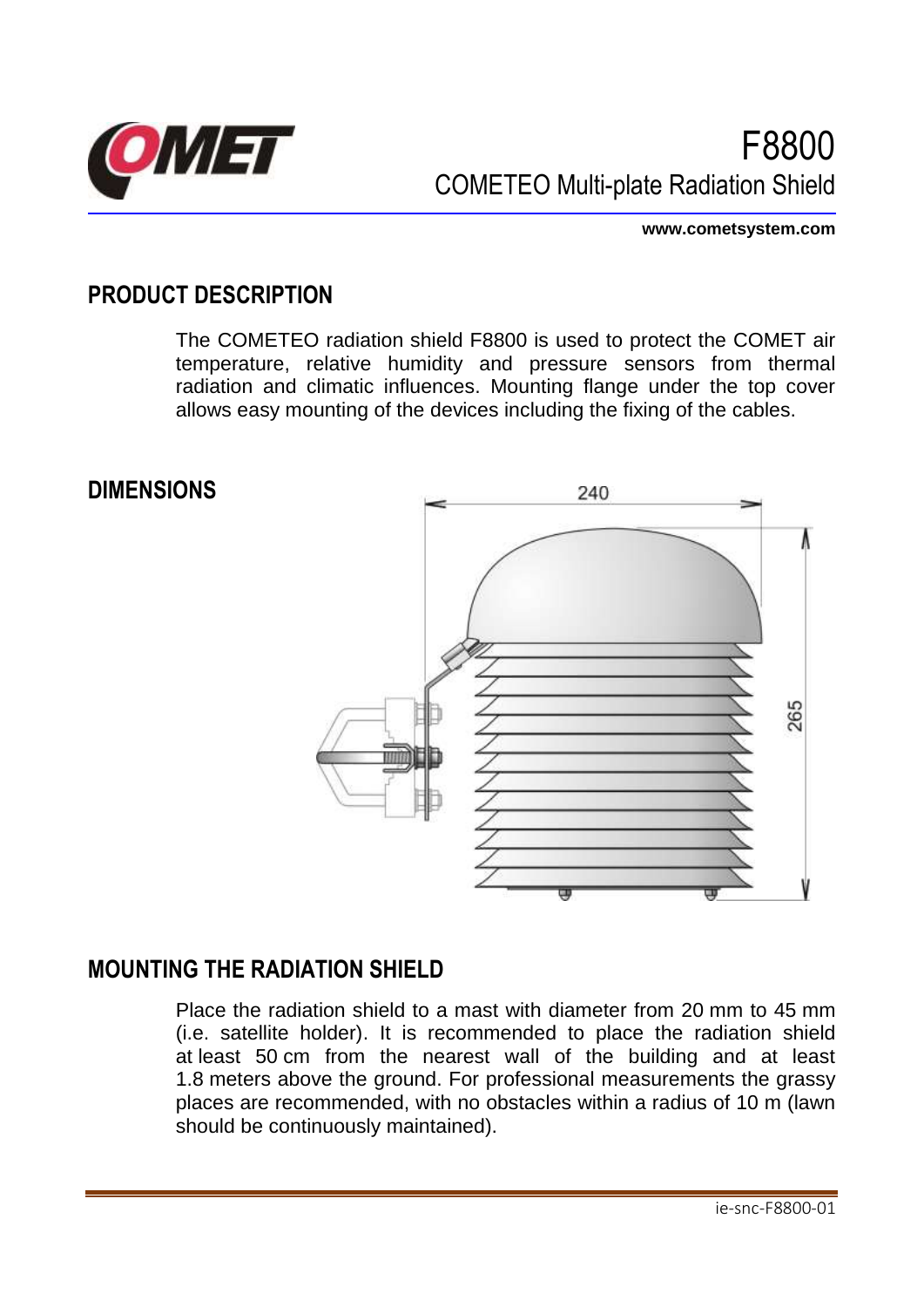## **TRANSMITTERS AND MEASURING PROBES INSTALLATION**

Press the locking plate (see **fig. a**), then turn the cover of the shield counterclockwise to the position shown in **fig. b** and slide the cover upwards. To install transmitters use the mounting holes in the upper flange of the shield (see pictures below). Fix the device with the M4x8 or M3x10 attached screws. The probe on the cable place in the inner space of the radiation shield by inserting it into the holder. Thread the output and power cables through the hole in the flange (see for example the P0132 transmitter installation) and secure them with the enclosed cable ties. Finally, put the top cover in the position according to **fig. c** and turn it clockwise to end the assembly.



**Location of devices, probes and cables**



P0132 Transmitters with cable probes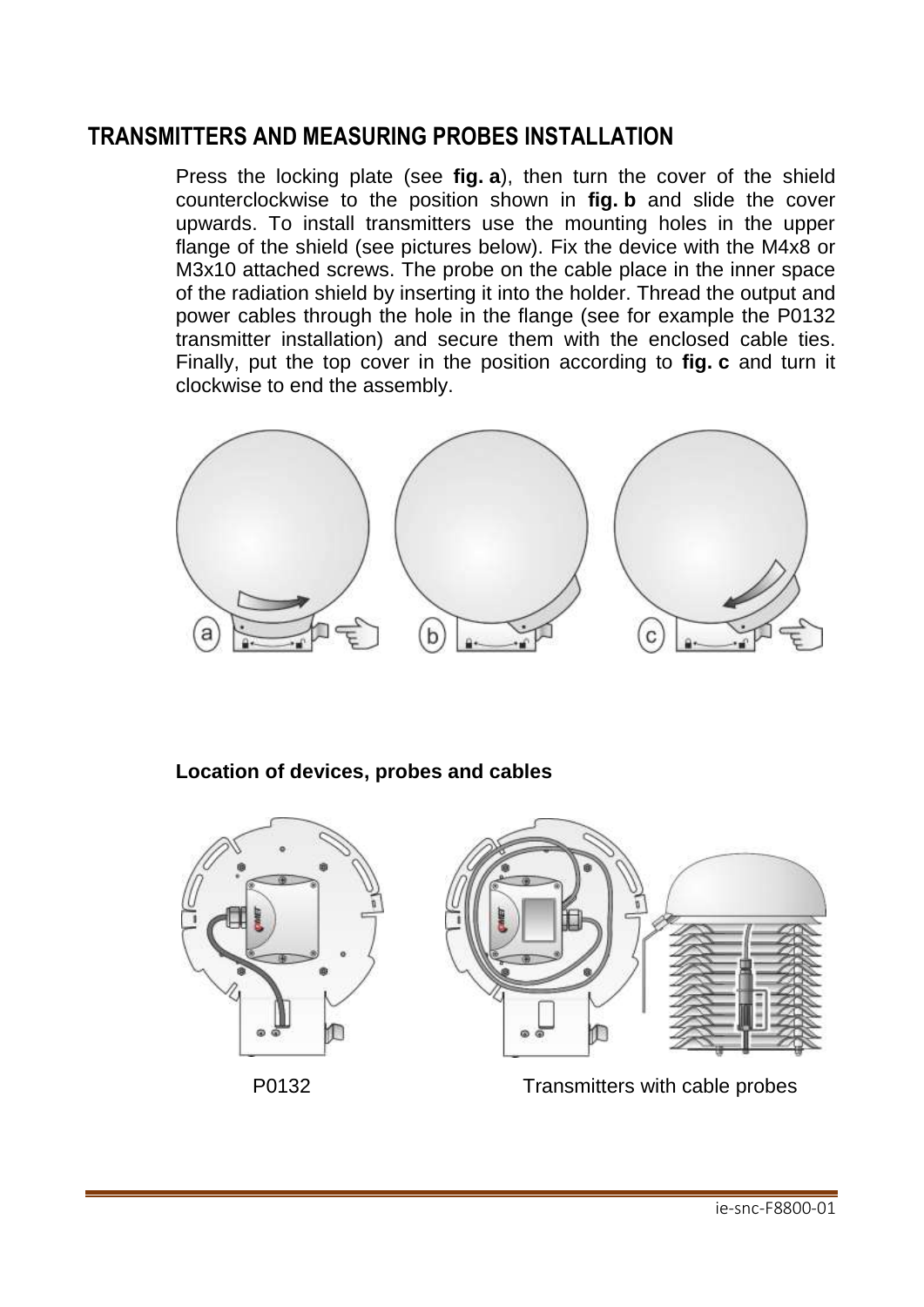



T0213D, T3113D, T3413D Regulators with cable probes



**T7613D** Dataloggers Uxxxx with cable probes

# **MOUNTING THE RADIATION SHIELD TO THE MAST**

Fasten the U-bolt clamp to the mast and after that fix the radiation shield using the two enclosed M8 nuts. Secure the output and power cables with the enclosed cable ties (see figure).